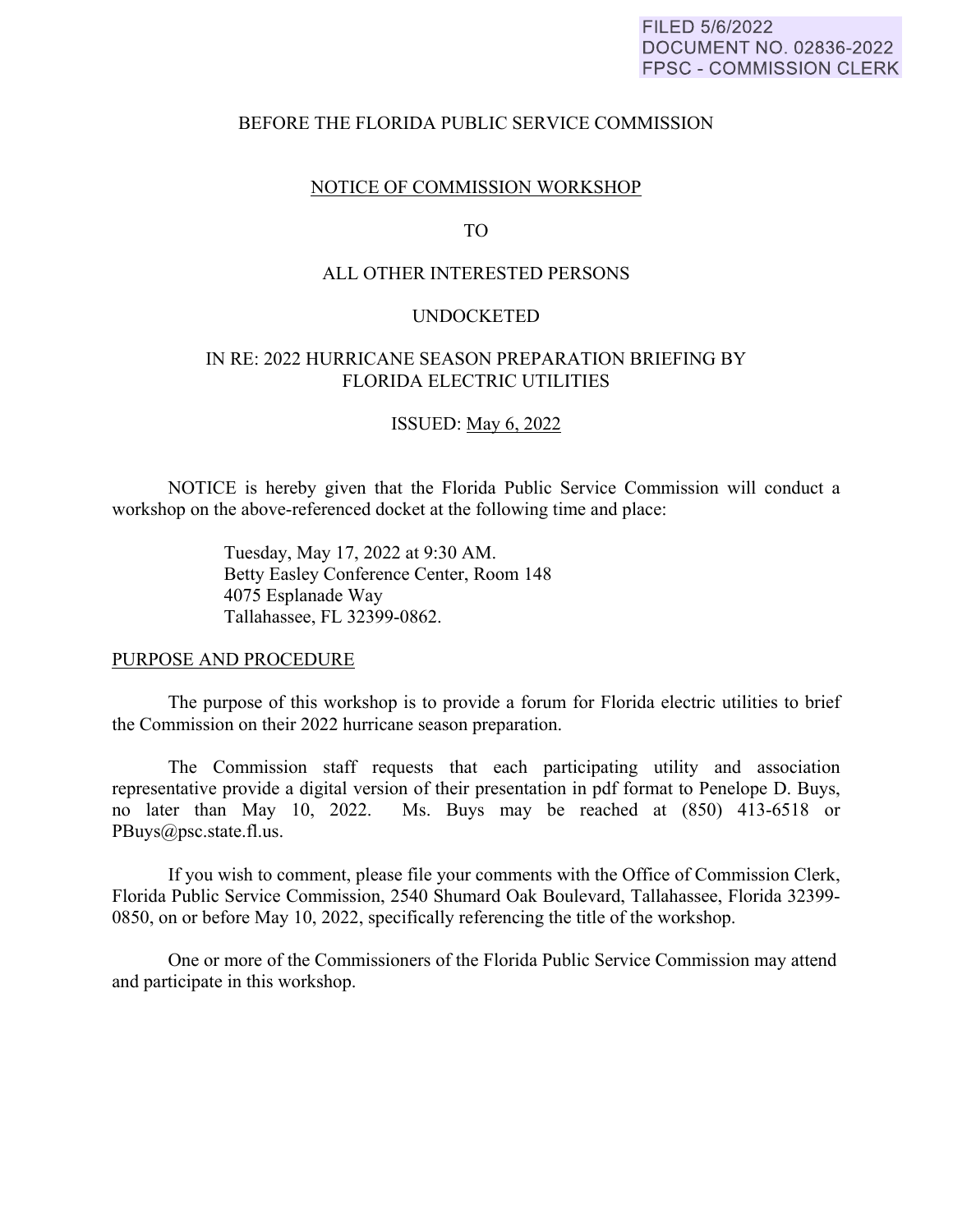# NOTICE OF COMMISSION WORKSHOP UNDOCKETED PAGE 2

### A copy of the agenda for this workshop is attached.

 In accordance with the Americans with Disabilities Act, persons needing a special accommodation to participate at this proceeding should contact the Office of Commission Clerk no later than five days prior to the hearing at 2540 Shumard Oak Boulevard, Tallahassee, Florida 32399-0850 or 850-413-6770 (Florida Relay Service, 1-800-955-8770 Voice or 1-800-955-8771 TDD). Assistive Listening Devices are available upon request from the Office of Commission Clerk, Gerald L. Gunter Building, Room 152.

### **JURISDICTION**

 Jurisdiction is vested in this Commission pursuant to Chapter 366, Florida Statutes. The workshop will be governed by the provisions of that Chapter and Chapters 25-6, 25-17, 25-22 and 28-102, Florida Administrative Code.

### EMERGENCY CANCELLATION OF WORKSHOP

If a named storm or other disaster requires cancellation of the workshop, Commission staff will attempt to give timely direct notice to the parties. Notice of cancellation of the hearing will also be provided on the Commission's website (http://www.floridapsc.com) under the Hot Topics link found on the home page. Cancellation can also be confirmed by calling the Office of the General Counsel at 850-413-6199.

Please contact Penelope D. Buys at PBuys@psc.state.fl.us, or Matthew Jones at MaJones $@$ psc.state.fl.us, with any questions regarding this meeting.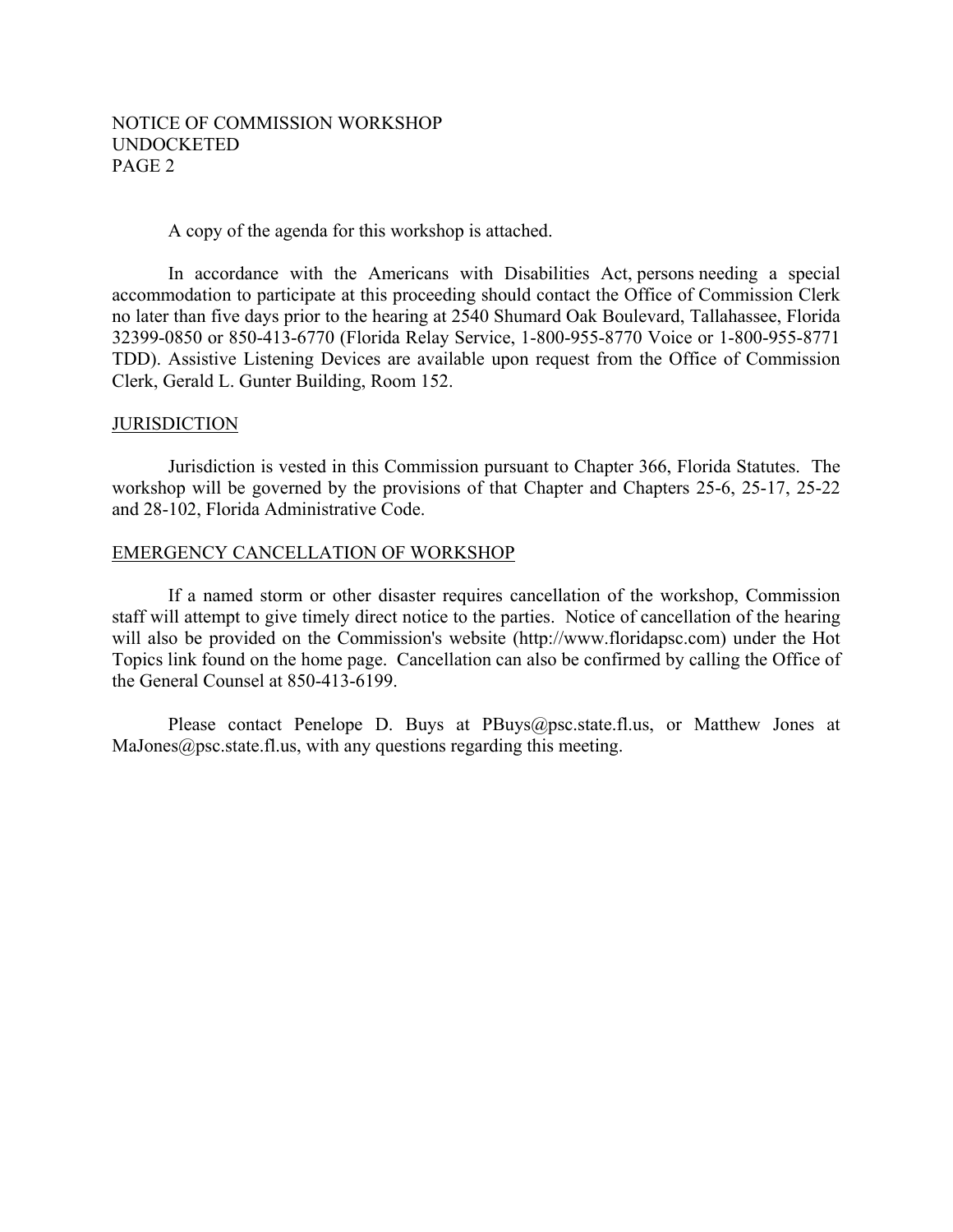NOTICE OF COMMISSION WORKSHOP UNDOCKETED PAGE<sub>3</sub>

By DIRECTION of the Florida Public Service Commission this 6th day of May, 2022.

ADAM FEITZMAN Commission Clerk Florida Public Service Commission 2540 Shumard Oak Boulevard Tallahassee, Florida 32399 (850) 413-6770 www.floridapsc.com

Copies furnished: A copy of this document is provided to the parties of record at the time of issuance and, if applicable, interested persons.

MJJ